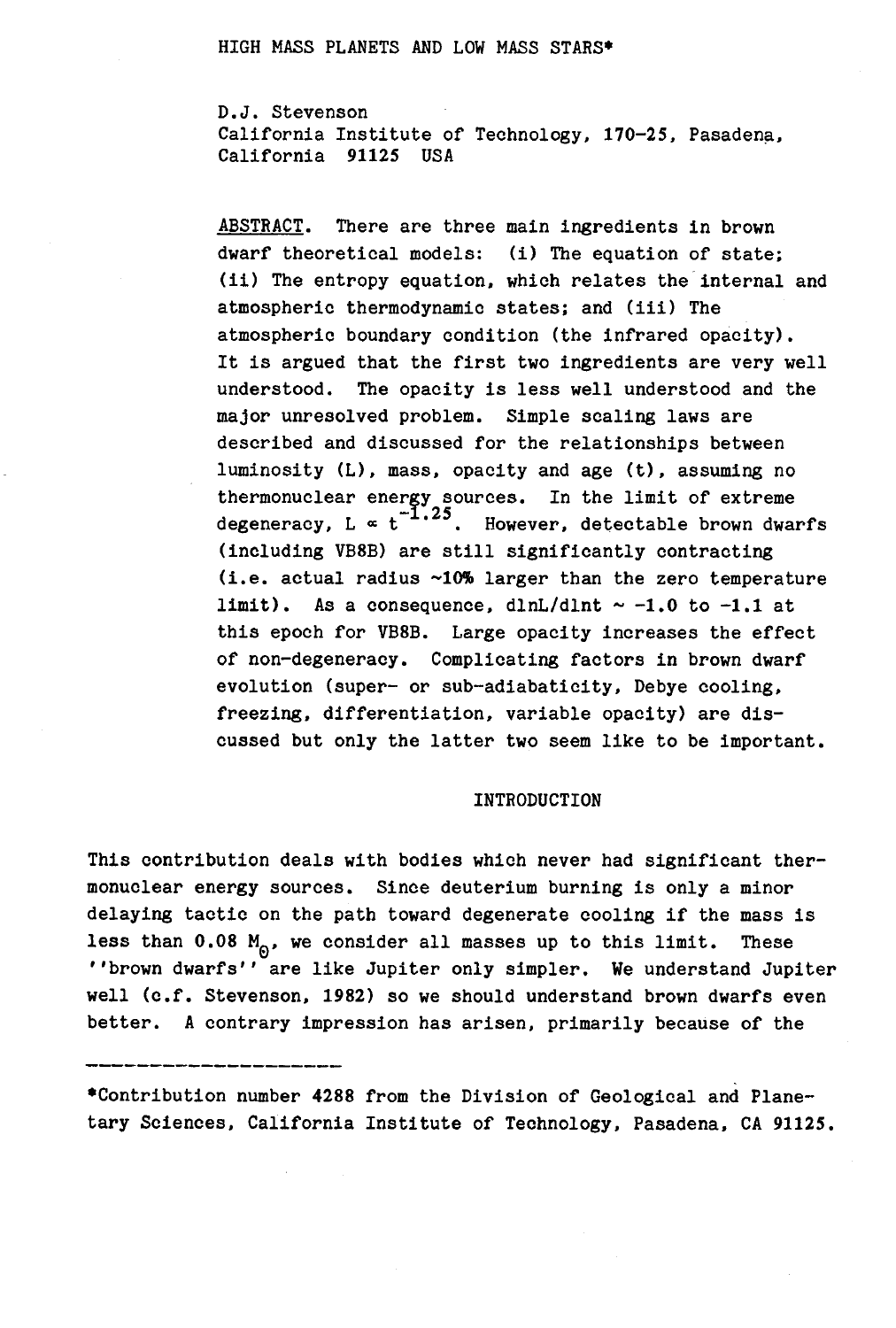large discrepancies between the results quoted by Tarter (1975) and the derived scaling laws of Stevenson (1978). In fact. these discrepancies arose not because of inadequacies in the basic physics, but because Tarter constructed purely empirical scaling relations (to satisfy the numerical results of Graboske and co-workers) which did not describe fully degenerate configurations. whereas Stevenson developed an analytical theory which is designed to work best for the degenerate phase.

In this contribution. the ingredients of the theory are described and discussed, so that the reader can judge for him or herself where the uncertainties lie. An analytical model. based on a polytrope ( $n = 3/2$ ) is developed which encompasses both degenerate and non-degenerate regimes and forms the basis of improved (but more complicated) scaling laws. More complete modeling efforts are also discussed briefly.

The beginning assumptions are:

- (i) Brown dwarfs are homogeneous and close to cosmic composition.
- (ii) These bodies are fully convective. except for the outermost radiative layer.
- (iii) Convective efficiency is high so that the entire body is very close to isentropic.
	- (iv) The atmospheric radiative boundary condition can be characterized by a single (broad band) opacity.

In fact. none of these assumptions is likely to be strictly correct and each will be challenged as this paper develops. Nevertheless, the uncertainties turn out to be small. except in the opacity which remains a problem. especially for relating what the theorist calculates to what the observer measures.

# EQUATION OF STATE

One of the reasons why brown dwarfs are simpler than giant planets is the fact that their equation of state is within 10% of  $p \propto p^{5/3}$ . almost everywhere and irrespective of temperature (i.e. evolutionary age). The total pressure can be approximated as a sum of Fermi, exchange. Coulomb, thermal electronic, and thermal ionic terms:

 $p = p_{\text{fermi}} + p_{\text{exch}} + p_{\text{coul}} + p_{\text{th.el}} + p_{\text{th.ion}}$  (1)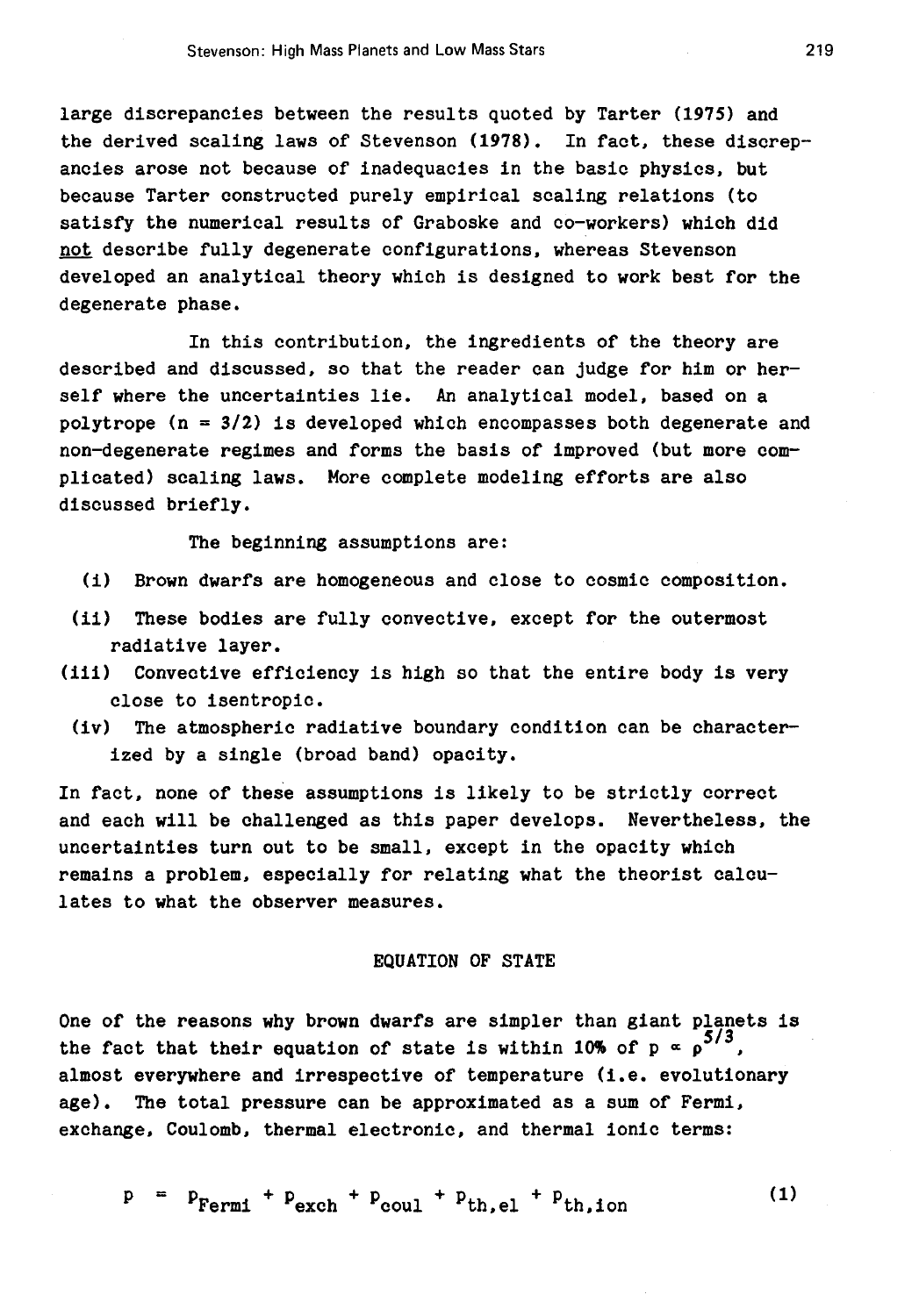$$
P_{\text{Fermi}} = 9.92 \times 10^{12} \left( \rho / \mu_e \right)^{5/3} \text{ dyne.cm}^{-2}
$$
 (2)

$$
P_{\text{exch}} = -2.06 \times 10^{12} \left( \rho / \mu_{\text{e}} \right)^{4/3} f_{\text{ex}} \text{dyn} \cdot \text{cm}^{-2}
$$
 (3)

$$
p_{\text{coul}} = -4.04 \times 10^{12} \left( \frac{\rho}{\mu_{\text{e}}} \right)^{4/3} \frac{1}{2}^{5/3} f_{\text{c} \text{dyne.cm}}^{-2}
$$
 (4)

$$
p_{th,el} = f_{e}n_{el}k_{B}T = f_{el} (\rho/\mu_{e}m_{p}) k_{B}T
$$
 (5)

$$
P_{th,ion} = f_1 n_1 k_B T = f_1 (\rho/\bar{A}m_p) k_B T
$$
 (6)

$$
f_{ex} \stackrel{\sim}{=} \min (1, 2.4/\gamma)
$$
  

$$
f_{el} \stackrel{\sim}{=} \min (1, \gamma/2.4)
$$
 (7)

$$
f_{c} \quad \tilde{=} \quad \min \quad (1, \; \Gamma^{-1/2}) \tag{8}
$$

$$
f_{i} \stackrel{\sim}{=} 1 + (\Gamma/300) \tag{9}
$$

$$
\gamma = 1.594 \times 10^{-5} \text{ T}/(\rho/\mu_{\text{e}})^{2/3}
$$
 (10)

$$
\Gamma \equiv 2.27 \times 10^5 \left( \rho / \mu_e \right)^{1/3} \frac{1}{2}^{5/3} / T \tag{11}
$$

where  $\rho$  is the density in g.cm<sup>-3</sup>,  $\mu_e$  is the mean molecular weight per electron ( $\mu_e \approx 1.15$  for cosmic composition),  $\bar{z}$  is the mean nuclear charge (~1.08),  $k_B$  is Boltzmann's constant, T is the temperature Kelvin,  $m_p$  is the mass of the proton,  $\bar{A}$  is the mean atomic mass,  $\gamma$ is a degeneracy parameter ( $\psi$  << 1 implies degeneracy), and  $\Gamma$  is a plasma parameter (  $\Gamma$  << 1 implies the Debye-Huckel regime,  $\Gamma$  >> 1 implies a strongly coupled Coulomb plasma,  $\Box$  180 implies a solid lattice). The fudge parameters  $f_e$ ,  $f_c$ , and  $f_i$  are given approximate but adequate forms here; for a lengthy discussion, see, for example, DeWitt (1969).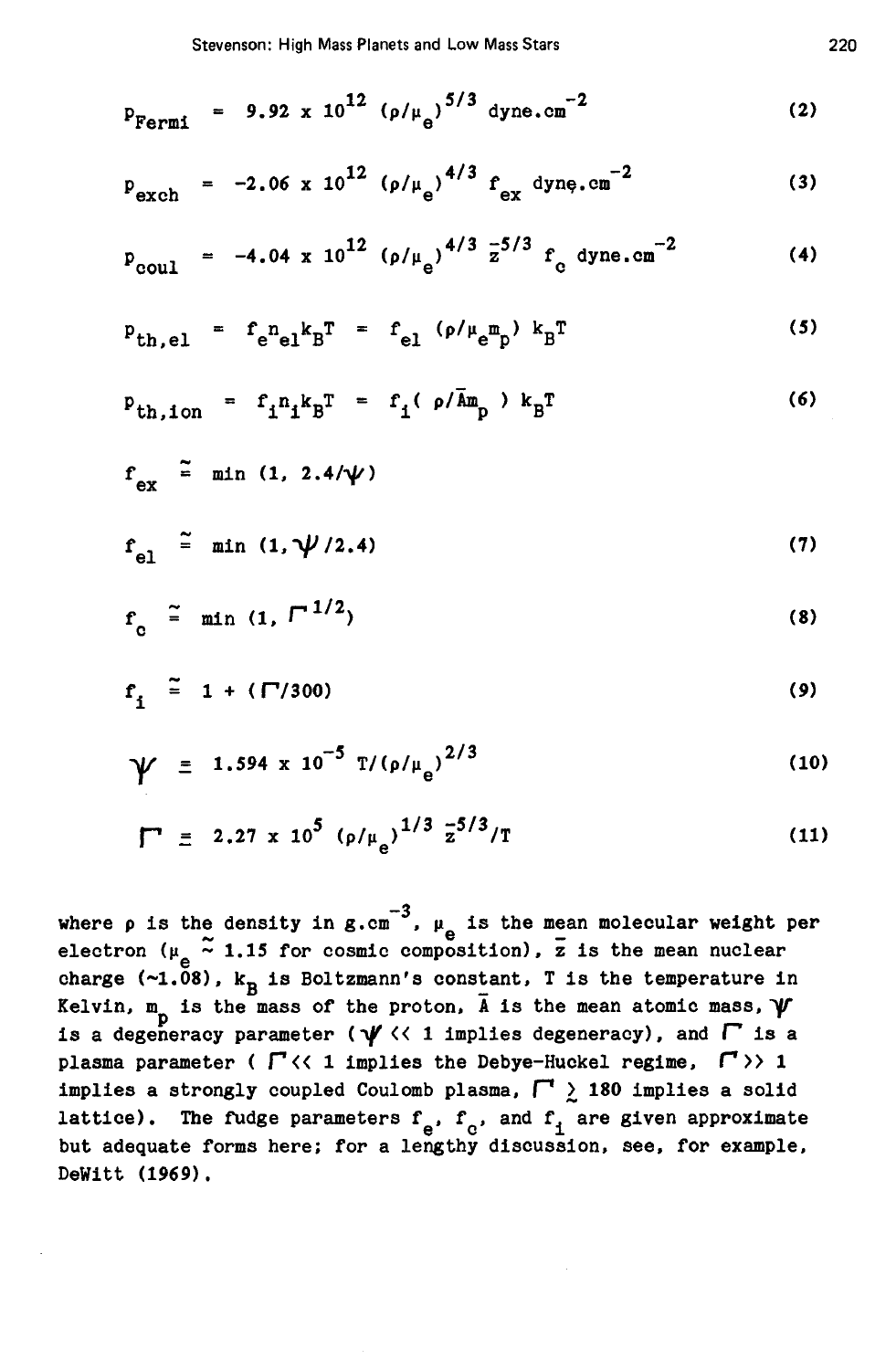In an isentropic, nearly ideal electron gas,  $\gamma$  = (dlnT/dlnp)  $\simeq$  2/3 and all the terms in equation (1) except p  $\frac{1}{\text{exch}}$  and  $\frac{5}{3}$ . As we discuss below, even dense  $\frac{1}{2}$  Coulomb plasmas have  $\gamma \sim 0.6$  and this scaling still applies. Under the conditions of interest  $(\rho \sim 10^2 - 10^3 \text{ g.cm}^{-3})$ ,  $p_{\text{exch}} + p_{\text{coul}}$  is over a factor of ten smaller than the sum of all the other terms in equation  $(1)$ , irrespective of T.

Equation (1) breaks down in a thin layer which underlies the radiative layer of the atmosphere and overlies the fully ionized interior. In this region, molecules and atoms undergo dissociation and ionization. This layer is typically less than  $10^{-3}$  of the total mass and large variations in its treatment have negligible effect on the resulting static and evolutionary properties of the brown dwarf.

#### THE ENTROPY

Except in the ideal gas limit, the internal entropy of a brown dwarf is not analytically calculable and one must rely on Monte Carlo simulations (e.g. Hubbard and DeWitt. 1976) or variational models of the fluid state (Stevenson, 1975). In general, the internal entropy can be expressed in the form

$$
S_{int} = A ln (T/\rho^{\gamma}) + B
$$
 (12)

where  $A$ ,  $B$ , and  $\gamma$  are approximately constant. If the entropy is in units of Boltzmann's constant per nucleus, then  $A \stackrel{\sim}{\sim} 2.2$ ,  $\gamma \stackrel{\sim}{\sim} 0.63$ , and B<sup> $-$ </sup>-11.6 (chosen to fit Stevenson, 1975, for a cosmic H/He). This formula includes the electronic contribution, but fails at low temperatures. However, this failure occurs only if hydrogen freezes, a situation never encountered in models of interest. The uncertainties in  $S_{int}$  translate to  $\leq 30\%$  uncertainty in temperature.

For  $T < 2000$  K, the atmospheric entropy is dominated by the translation and rotation of hydrogen molecules:

$$
S_{\text{atm}} \stackrel{\sim}{=} 1.27 \text{ ln} (T/\rho^{0.42}) - 3.0 \qquad (13)
$$

221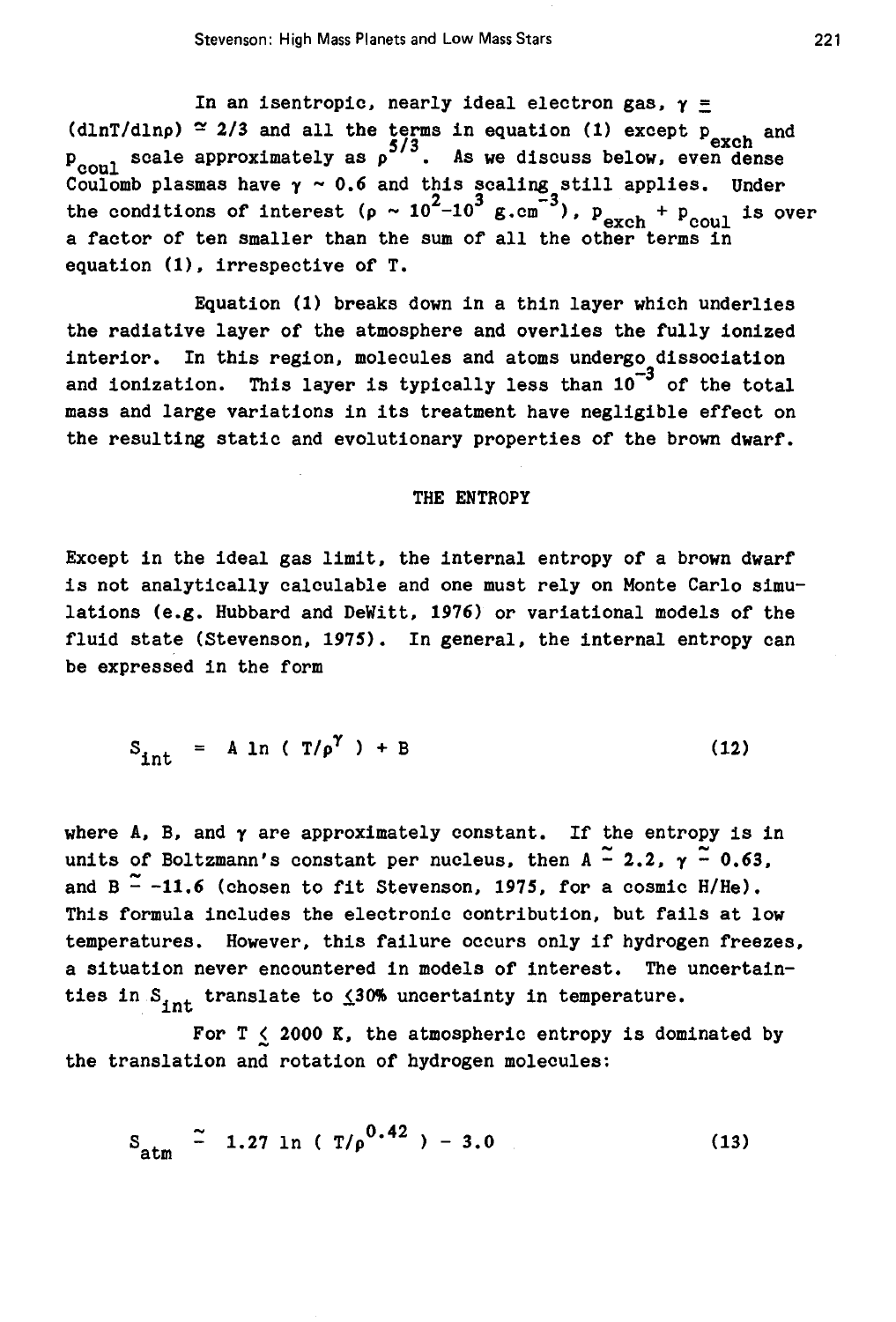for cosmic H/He. Above  $T \sim 2000$  K, dissociation of hydrogen molecules becomes increasingly important.

# THE OPACITY

If a single, broad-band opacity,  $K$ , characterizes the IR emission of the atmosphere, then

$$
P_e \stackrel{\sim}{=} g/\mu \tag{14}
$$

where  $p_e$  is the pressure at optical depth unity and g is the local  $p_e$ . gravitational acceleration. A numerical factor somewhat different from unity could be included on the R.H.S. but in practice.  $\boldsymbol{\mathcal{K}}$  is too uncertain to justify bothering about this factor. For the same reason, we will assume that the atmospheric entropy (equation 13) can be evaluated using the thermodynamic state at optical depth unity, even though this level is in a mildly stable part of the atmosphere. (For Jupiter, this assumption is equivalent to an error of only a few percent in  $K.$ )

Figure 1 illustrates the problem of deciding what value of to use. If grain opacity were ignored,  $K \sim 10^{-2} - 10^{-1}$  cm<sup>2</sup>.g<sup>-1</sup> but then a grey atmosphere assumption may be invalid (Lunine et al., this conference). In fact, as they argue, grain opacity seems to be required by the data for VBSB. The problem with grain opacity is that its magnitude is difficult to estimate because of large uncertainties in the grain size. It is certainly not correct to use tables such as those provided by Alexander (1975) for  $0.1 \mu$  particles, since the grains or droplets in brown dwarf atmospheres are expected to grow much larger, on average. However, one does not know the size spectrum, so the only safe statement is that the opacity is bounded above by calculations based on very small grain size. Furthermore, the grain opacity will diminish at low temperature (rather than be ''frozen in'', as Alexander assumed) because a cloud. deck forms and the radiating level will eventually be above the clouds. Fortunately, as the simple model below illustrates, the opacity enters rather weakly in the determination of brown dwarf evolution, unless it changes very rapidly with temperature.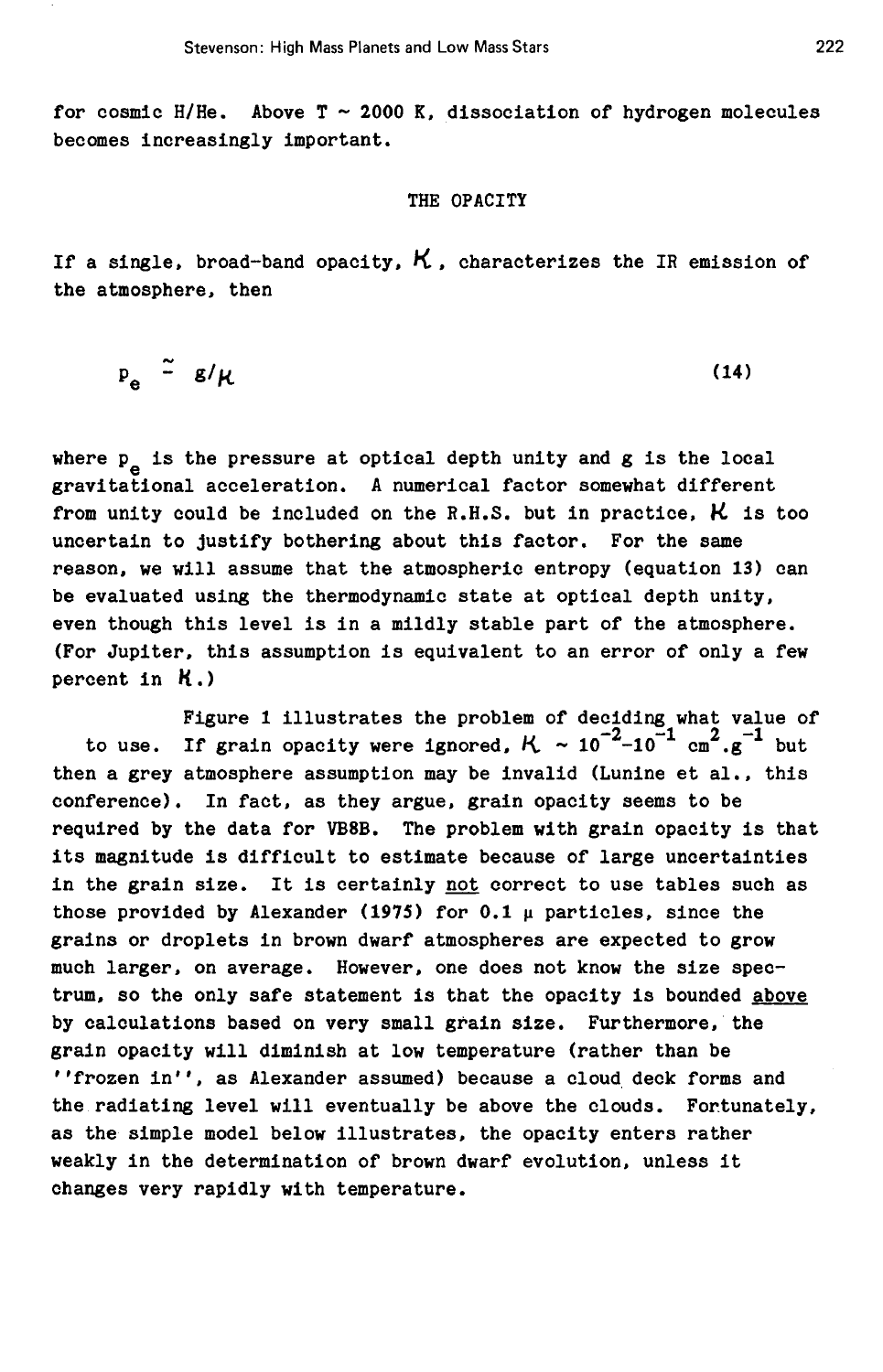

Figure 1. Approximate opacity curves (actually dependent on pressure as well as temperature) for an atmosphere that has no grains (gas only). has  $0.1 ~\mu$  grains ''frozen in'' (Alexander, 1975) or allows for large grains and development of a cloud deck (curve labeled realistic).

ANALYTICAL MODEL

The analytical model neglects thermonuclear reactions and is constructed from three ingredients: (i) the relationship between radius, mass, and entropy for an adiabatic  $n = 3/2$  polytrope; (ii) the entropy equation linking the effective temperature to the central temperature; (iii) the first law of thermodynamics. linking the contraction to the luminosity.

Consider, first, the radius-mass-entropy relationship. If we neglect exchange and Coulomb pressure contributions then

=  $K \rho^{5/3}$ p  $K = K_0$  [ 1 +  $aT/\rho^{2/3}$  ] (non-degenerate) K =  $K_0$  [ 1 + aT/2 $\rho^{2/3}$  + b( T/ $\rho^{2/3}$ )<sup>2</sup>] (degenerate) (15)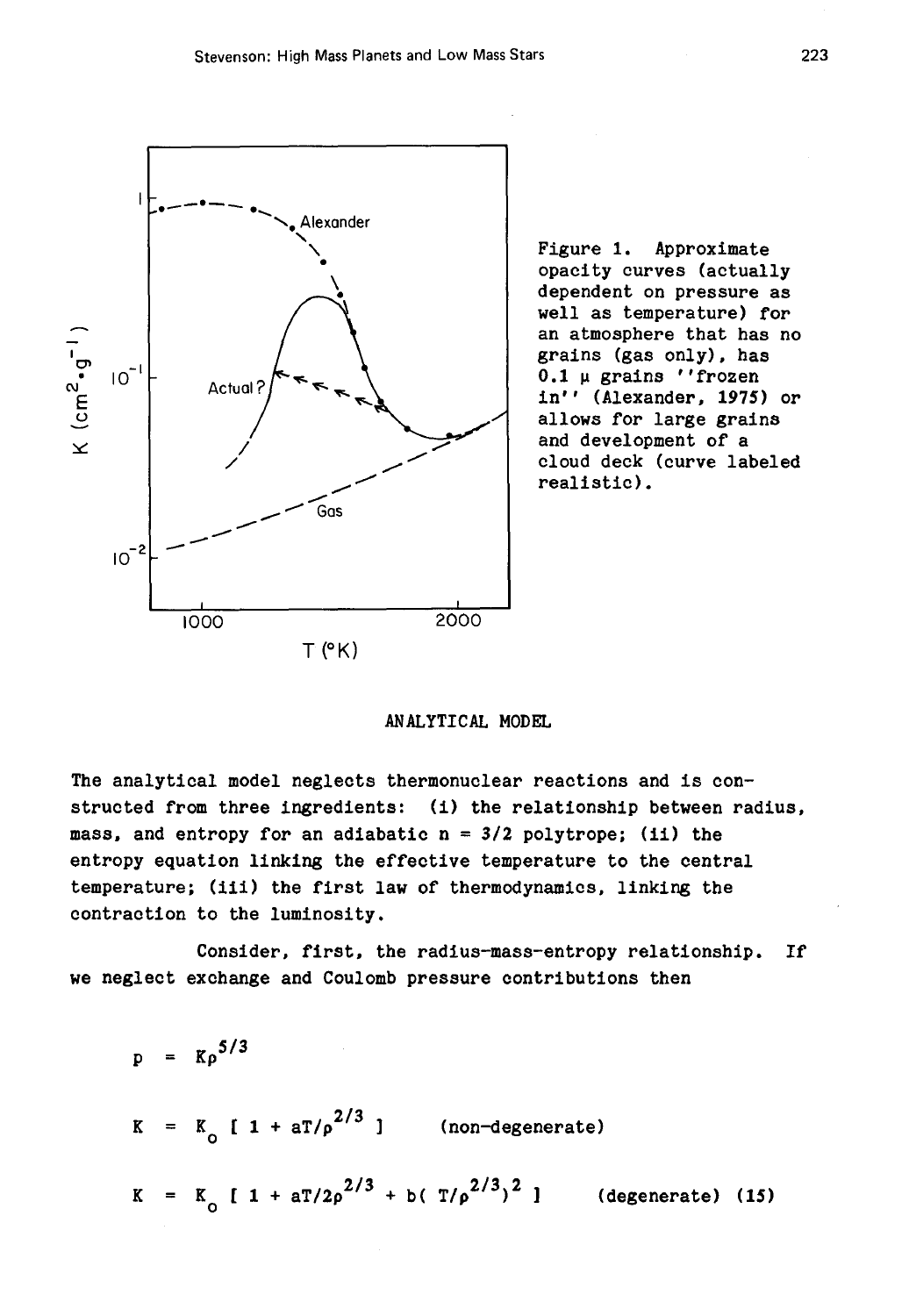where a and b are constants, K<sub>o</sub> is the zero temperature limit of K, and T/p<sup>2/3</sup> is assumed constant, in accordance with the discussion above. Although the corrections due to non-degeneracy are important, it turns out that the ''degenerate'' limit of equation  $(15)$  is satisfactory for R  $\leq$  3R<sub>0</sub>, where R is the actual radius and R<sub>0</sub> is the zero temperature radius for the same mass. It then follows from the solution for an  $n = 3/2$  polytrope (Clayton, 1968) that

$$
R = R_0 [1 + \frac{a}{2} (T/\rho^{2/3}) + b (T/\rho^{2/3})^2 ]
$$
 (16)  
\n
$$
R_0 = 2.2 \times 10^9 (M_0/M)^{1/3}
$$
 (17)

Since the shape of the density profile is invariant, this can be rewritten in the form

$$
\frac{R}{R_o} = 1 + \frac{T_c}{C} (\frac{R}{C_o})^2 + 0.4 (\frac{T_c}{C_o})^2 (\frac{R}{C_o})^4
$$
 (18)

$$
T_0 \stackrel{\sim}{=} (4.9 \times 10^8 \text{ K}) (\frac{\text{M}}{\text{m}})^{4/3}
$$
 (19)

where  $T_c$  is the central temperature. Equation (18) predicts that as the star contracts (R/R<sub>O</sub> decreasing), the temperature first rises to reach a maximum  $\sim$ 0.18 T<sub>o</sub> and then decreases. The requirement that the maximum temperature exceed  $\sim 3 \times 10^6$  K for hydrogen burning implies a minimum main sequence mass of  $\sim 0.08$  M<sub>o</sub>. For our purposes, it is sufficient to approximate equation (18) by  $T_c/T_o = R_o/R - (R_o/R)^2$ .

Turning now to the implications of isentropy, equations (12), (13), and (14) can be combined, together with  $\rho_c = \rho_c (R_c/R)^3$ . (12), (13), and (14) can be combined, together with  $p_c = p_c$  ( $R_o/R$ )<br>= (GM/ $R_o^2$ )( $R_o/R$ )<sup>2</sup>, and  $p_e = p_e$  kT<sub>e</sub>/ $\mu$  ( $\mu - 3.75$  x 10<sup>-24</sup> g) to give g

$$
T_{e} = 3.8 \times 10^{-6} T_{c}^{1.22} (M/M_{\odot})^{-1.05} (R/R_{c})^{1.7} (K/10^{-2})^{-0.29}
$$
 (20)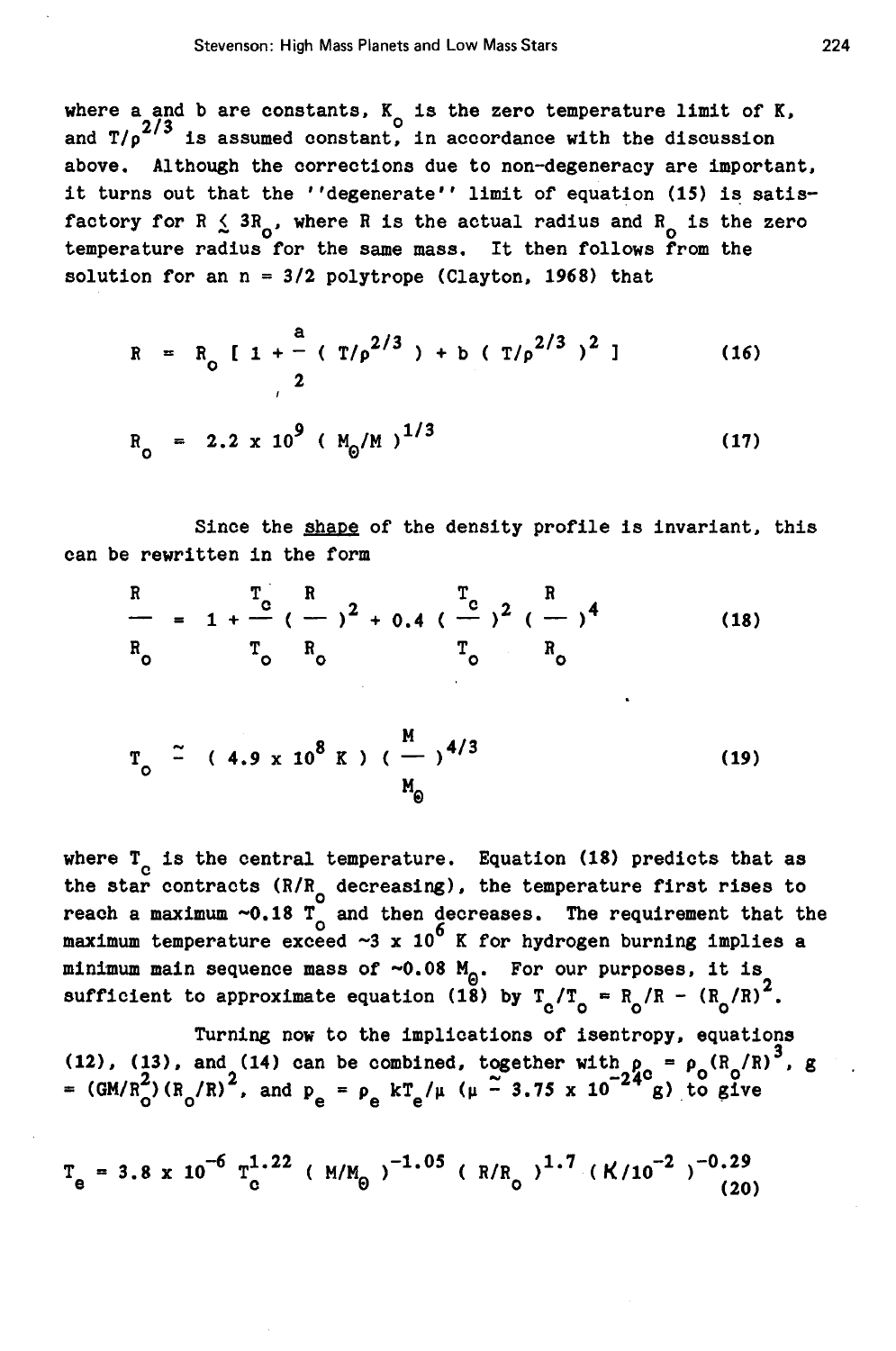Notice that a given fractional change in  $T_e$  must be matched by a comparable fractional change in  $T_c$ , if is constant. This is important for a qualitative understanding of the luminosity-time relation derived below.

From the first law of thermodynamics. and the assumption of hydrostatic equilibrium. the luminosity L is given by

$$
L = -\frac{d}{dt} \int_{\text{dt}}^{M} (E + \frac{p}{\rho^2} \frac{dp}{dt}) dm
$$
 (21)

where E is the internal energy and the second term represents the rate of release of gravitational energy. If we subdivide the pressure and internal energy into zero temperature components plus thermal corrections then

$$
L = -\frac{d}{dt} \int_{0}^{M} (C_{v}T + \frac{p_{th}}{\rho^{2}} \frac{dp}{dt}) dm
$$
 (22)

where  $C_{\mathbf{v}}$  is the specific heat at constant volume and  $p_{th}$  is the thermal contribution to the pressure. For  $C_{\mu} \stackrel{\sim}{\sim} 2k_B/\mu$  ( $\mu \stackrel{\sim}{\sim} 1.08$ )  $m_{\overline{n}}$ ) and  $p_{+h} - \rho k_{\overline{B}}T/\mu$ , we find

$$
L \quad \simeq \quad - \frac{0.6 \, M \, k_B \, T_o \, R_o}{R^3 \mu} (R + R_o) \, \frac{dR}{dt} \tag{23}
$$

where the coefficient (0.6) is specific to the n = 3/2 polytrope.<br>Since L =  $4\pi R^2 \sigma T_c^4$ , equations (18), (20), and (23) lead to a differential equation of the form

$$
x^{2}(x-1)^{4.88} = -\tau(1+x) dx/dt
$$
 (24)

where  $x = R/R_0$  and  $\tau$  is a time constant (dependent on M and  $R$ ). The asymptotic solution  $(x -\rangle 1)$  of this equation is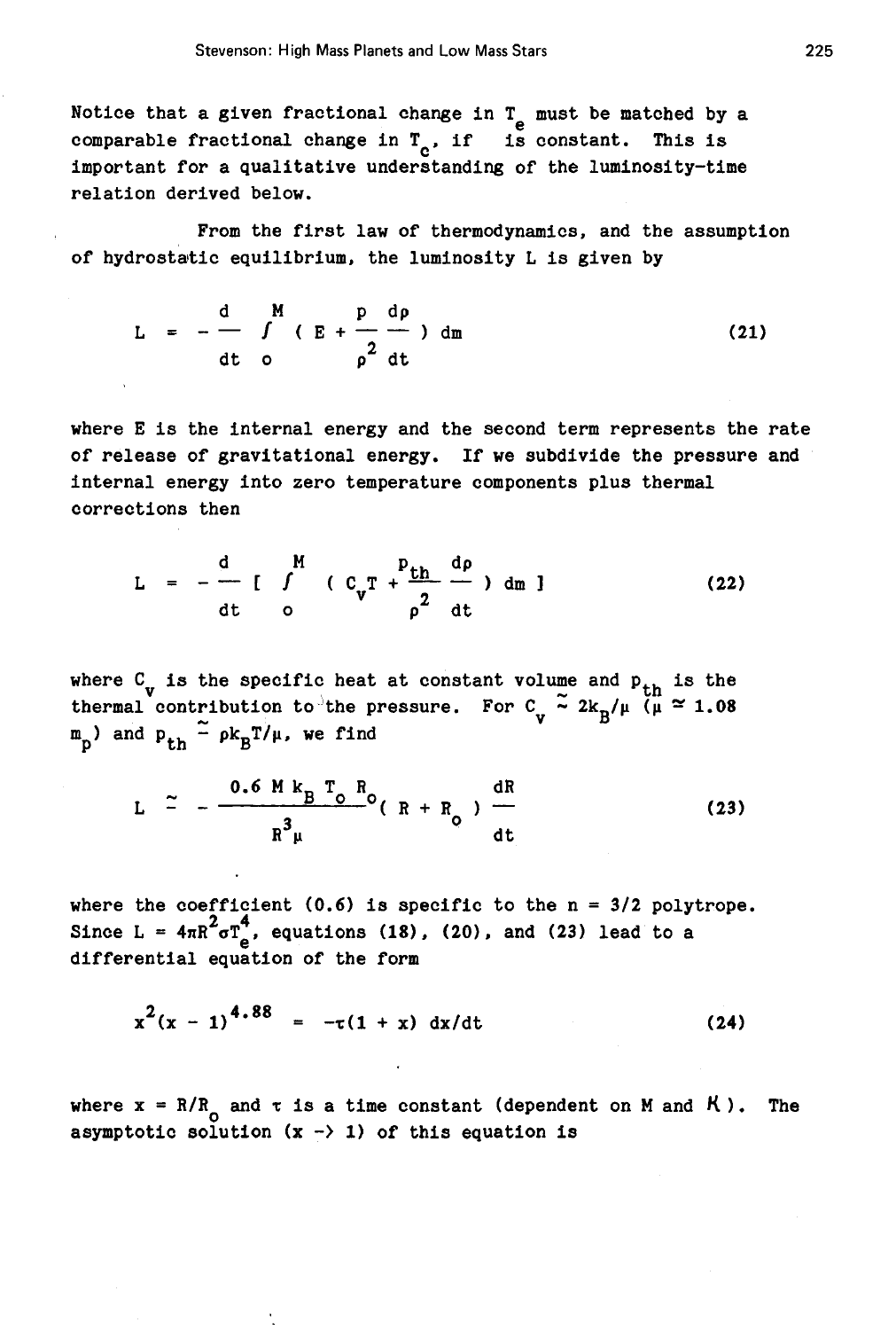$$
x = 1 + \varepsilon - 0.52 \varepsilon^{2} \dots
$$
  
\n
$$
\varepsilon = \frac{3.88 \varepsilon}{\tau} -0.258
$$
  
\n
$$
\frac{5 \times 10^{9} \text{ yr}}{\tau} = 0.06 \left( \frac{5 \times 10^{9} \text{ yr}}{\tau} \right) 0.258 \left( \frac{M}{\tau} \right) 0.17 \left( \frac{K}{\tau} \right) 0.3 (25)
$$
  
\n
$$
0.08 M_{\odot}
$$

from which the following scaling laws immediately follow:

|  | $\left \frac{L}{L_{\odot}}$ = 1.5 x 10 <sup>-5</sup> ( $\frac{5 \times 10^{9} \text{ yr}}{t}$ ) <sup>5/4</sup> ( $\frac{M}{0.08 M_{\odot}}$ ) <sup>5/2</sup> ( $\frac{R}{10^{-2}}$ ) <sup>0.3</sup> (1 - $\frac{7}{2}$ ) |
|--|--------------------------------------------------------------------------------------------------------------------------------------------------------------------------------------------------------------------------|
|  | $\left  T_e \stackrel{>}{=} 1420 \frac{5 \times 10^9}{t} 5/16 \frac{M}{(0.08 M_\odot)} 0.79 \frac{K}{10^{-2}} 0.075 \frac{11}{(1 - \frac{11}{8})} 0.26) \right $                                                         |

where some irrational exponents have been approximated by nearby fractions.

Several interesting features emerge from this scaling law. Consider, first, the asymptotic, fully degenerate limit (s negligible). The luminosity  $(-T_e^4)$  is then balanced by the decrease of<br>internal thermal energy  $(-dT_c/dt)$ . Using equation (20) ( $T_e \sim T_c^{1.22}$ ), it follows immediately that L  $\sim t^{-1.25}$ . As required by the finiteness of the energy supply,  $\int_{0}^{\infty}$ Ldt is finite. Tarter's scaling law (L  $\sim$   $t^{-0.84}$ ) is invalid because it violates this fundamental constraint. (This difficulty cannot be avoided by appealing to Debye cooling or freezing because they do not happen for any effective temperature that can be attained in the age of the Universe.) However, corrections due to finite temperature (finite  $\varepsilon$ ) are nonnegligible in general. From equation (26), -dlnL/dlnt  $\tilde{-(5/4)}$ - $(7/4)\epsilon$ , indicating that even at  $\epsilon \sim 0.1$ , there is a substantial deviation from the asymptotic behavior. In fact. detectable bodies (including VB8B) are likely to have  $\varepsilon \sim 0.1$  or larger; this casts doubt on the usefulness of the scaling laws. Another way to appreci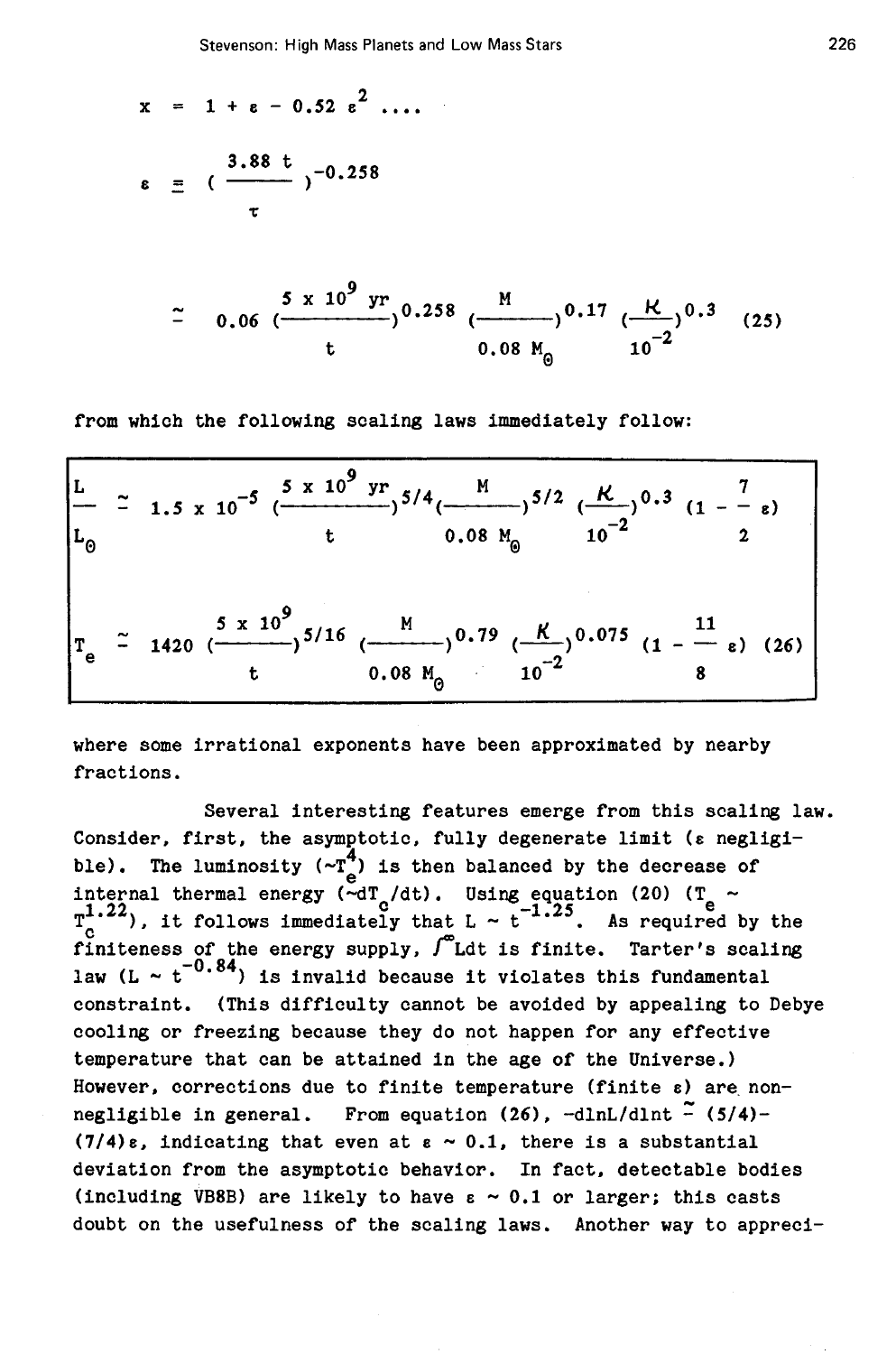ate this difficulty is to demand that  $T_{e}$  decrease monoptically with time; accordingly the above approximation must fail for  $\varepsilon \geq 0.26$ . Other factors being equal, the biggest influence on s is the opacity; large opacity implies that the approach to degeneracy is greatly delayed. Notice that the formula for L involves  $K$  directly and also indirectly (through  $\varepsilon$ ); these two dependences tend to counterbalance, as expected since the time-integral of the luminosity should be independent of *K* and determined only by the Virial theorem and the first law of thermodynamics.

Application to VB8B yields satisfactory agreement for a wide range of masses, provided no constraint is imposed on the evolution time. If we require 1 x 10<sup>9</sup> yr  $\leq$  t  $\leq$  5 x 10<sup>9</sup> yr then the mass of VB8B is in the range 0.04  $\leq$  M/M<sub>0</sub>  $\leq$  0.08, with the middle of this range being most plausible. Figure 2 shows theoretical evolution curves and a comparison with VB8B.

### COMPLICATIONS

(a) Deviations from an  $n = 3/2$  polytrope: This is increasingly important as the mass becomes lower, but the main effect



Figure 2. Theoretical Hertz sprung-Russell diagram for three masses, with the VB8B data point superimposed. Times indicate elapsed age for that mass and luminosity.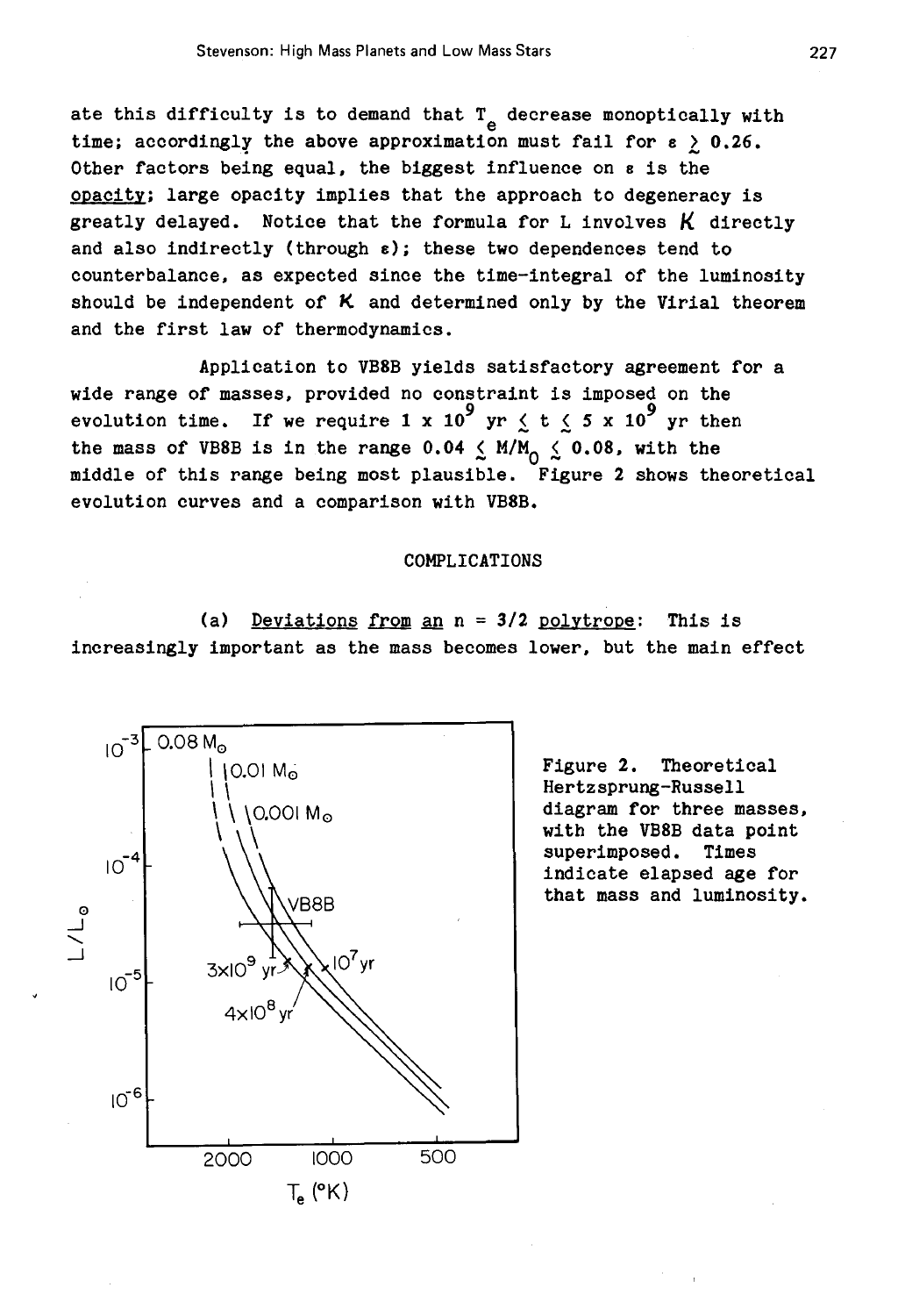is on the radius-mass relationship at  $T = 0$ ; the general properties of the scaling laws above are preserved. Finite temperature corrections become <u>less</u> important at lower mass (even at early times)<br>because if P K<sub>p</sub><sup>1+(1/n)</sup> then R ~ K<sup>n/(3-n)</sup> which is a weaker dependence of R on T when n < 3/2. At the mass of Jupiter (0.001  $M_0$ ), the best approximation to the polytropic index is  $n \approx 1.0$ .

(b) Superadiabatic Convection: According to mixing length theory, the heat flux transported by convection is about

$$
F \stackrel{\sim}{\sim} 0.1 \text{ (aT)} \rho C_p v_s T \eta^{3/2} \tag{27}
$$

where  $\alpha$  is the coefficient of thermal expansion,  $v_{\rm s}$  is the local sound speed,  $\eta$  is the fractional superadiabaticity and it is assumed that mixing length  $\sim$  pressure scaleheight. For an object like VB8B, is largest just below optical depth unity and  $\eta \leq 0.03$ . This is a negligible effect.

(c) Subadiabatic, Conductive Core: In the deep interior, degenerate electrons provide a high thermal conductivity k  $\approx 10^8$  $\frac{273}{9}$  egs (Stevenson and Ashcroft, 1974). As a result, conduction becomes important, especially in the more massive bodies (Stevenson, 1978). However, this has only a small effect on the luminosity-time relation, at least for t  $\leq 5 \times 10^9$  yr.

(d) <u>Debye Cooling</u>: If  $T \nleq \theta_D$ , the Debye temperature, in the deep interior then the specific heat drops dramatically ( $C_{\rm tr}$  -(T/ $\mathbf{e}_0^3$ , T  $\leq \mathbf{e}_0$ ) and the luminosity would be greatly affected. This phenomenon has been extensively studied for white dwarfs (see discussion in Shapiro and Teukolsky, 1983, Ch. 4). However,  $\theta_{D} \propto \rho^{1/2}$  whereas  $T_{C}/\rho_{C}^{2/3}$  is comparable for brown dwarfs of comparable age. As a result, Debye cooling should be most important at low masses. Since it has not yet happened in Jupiter (Stevenson, 1982), it clearly has not happened in more massive bodies. In fact,

$$
\frac{T_c}{\theta_D} \approx 20 \left( \frac{M}{0.08 M_0} \right)^{0.3}
$$
 (28)

at t ~ 5 x  $10^9$  yr,  $K \sim 10^{-2}$  cm<sup>2</sup>/g.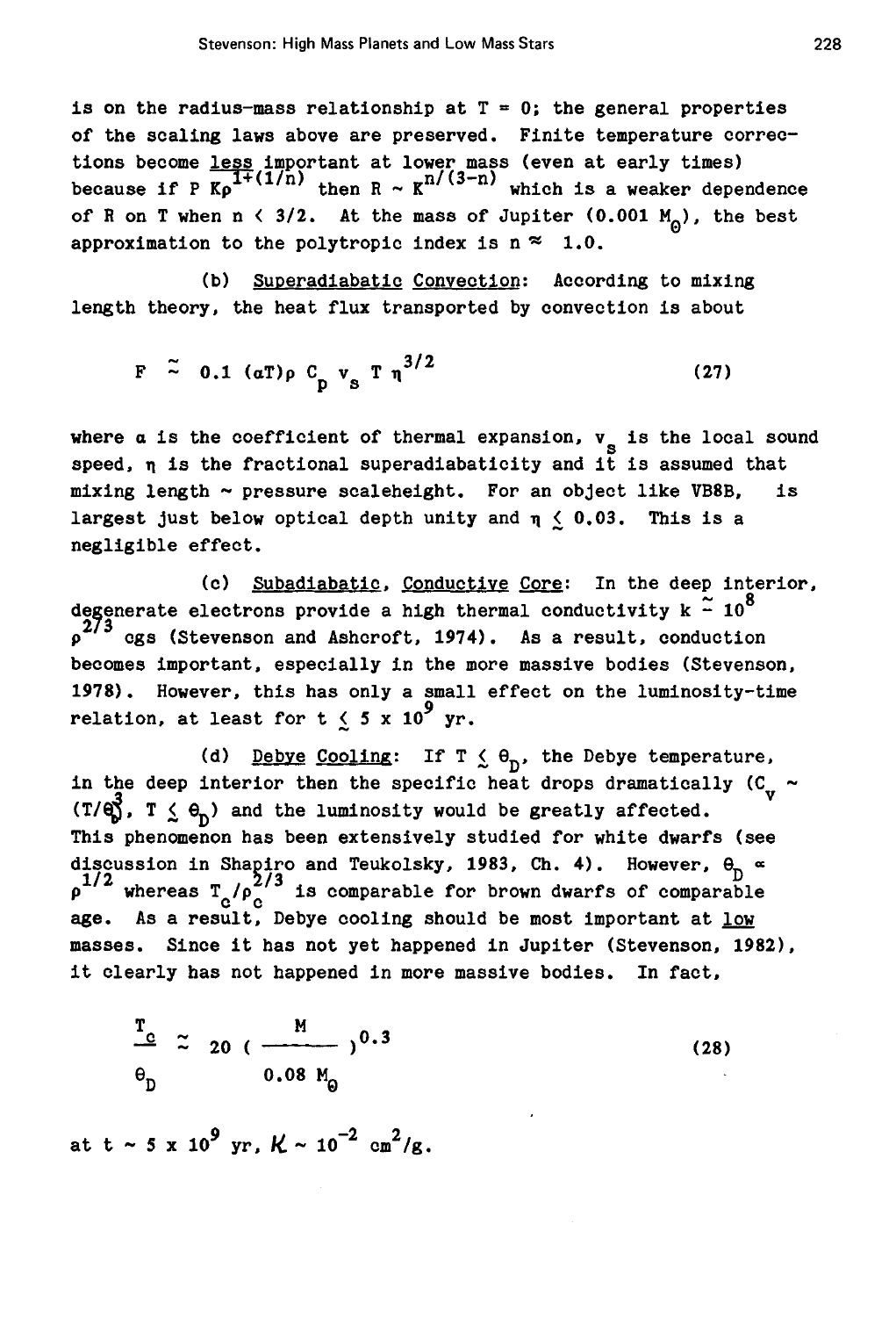(e) Freezing: This is even less likely because the melting temperature  $T_M \propto \rho^{1/3}$  for a Coulomb plasma. In fact,  $T_M/\theta_D$  $\approx$   $p^{1/6}$  (so  $T_M \sim \theta_D$  at  $p \sim 1$ , and  $T_M \langle \theta_D$  at higher densities).

(f) Differentiation: The pressure at the center of a 0.06  $M_0$  brown dwarf is comparable to the pressure at the center of the Sun; the temperature is about one order of magnitude lower. 'Bare' ions of charge  $Z \gg 1$  have a solubility in metallic hydrogen of order  $\exp(-\mathbf{T_z}/\mathbf{T})$ , where

 $T_{Z}$  = 10<sup>4</sup>  $Z^{1/3}$  (29)

(Stevenson, 1976). For example, the critical temperature for the unmixing of Fe<sup>24+</sup> is ~6 x 10<sup>6</sup> K. For an ion with atomic abundance (Stevenson,  $1976$ ). For example, the critical temperature for the  $\sim 10^{-4}$ , insolubility and core formation occurs in a brown dwarf (T<sub>C</sub>  $\sim 1$ ) x 10<sup>6</sup>) provided Z  $\ge$  20. This is probably achieved for iron. although the situation is complicated by the presence of at least a few bound states. Actually. bound states can increase the likelihood of insolubility in some circumstances (Stevenson, in preparation). Although brown dwarfs may form iron cores (and the iron may possibly extract some other high Z elements also), this is unlikely to affect brown dwarf evolution. except indirectly by reducing the abundance of elements needed to provide grain opacity in the atmosphere. Unless the body has a greatly enhanced abundance of high Z elements relative to cosmic abundance. the resulting core will be small and the gravitational energy of its formation will be negligible (unlike the situation in Jupiter or Saturn. see Salpeter. 1973).

(g) Variation of Opacitv: The scaling relations are only applicable for constant  $K$ . If the dependence of  $K$  on temperature is strong enough then very different evolutions can occur. Consider equation (20).  $T_e \sim T_c^{1.22} K^{-0.29}$ . If dln K/dlnT<sub>e</sub> < -3.5, then dlnT<sub>e</sub>/dlnT<sub>c</sub> < 0, an impossible situation to sustain (central temperature goes up as the effective temperature drops). This behavior was previously noted in a somewhat different context by Rappaport et al. (1982). The star responds by dropping to a much lower  $T_e$  on the other side of the opacity peak (Fig. 1). Since the energy stored within the star is unaltered. it can then radiate for a longer period of time at this reduced  $T_e$ . This may be relevant to the interpretation of VB8B.

229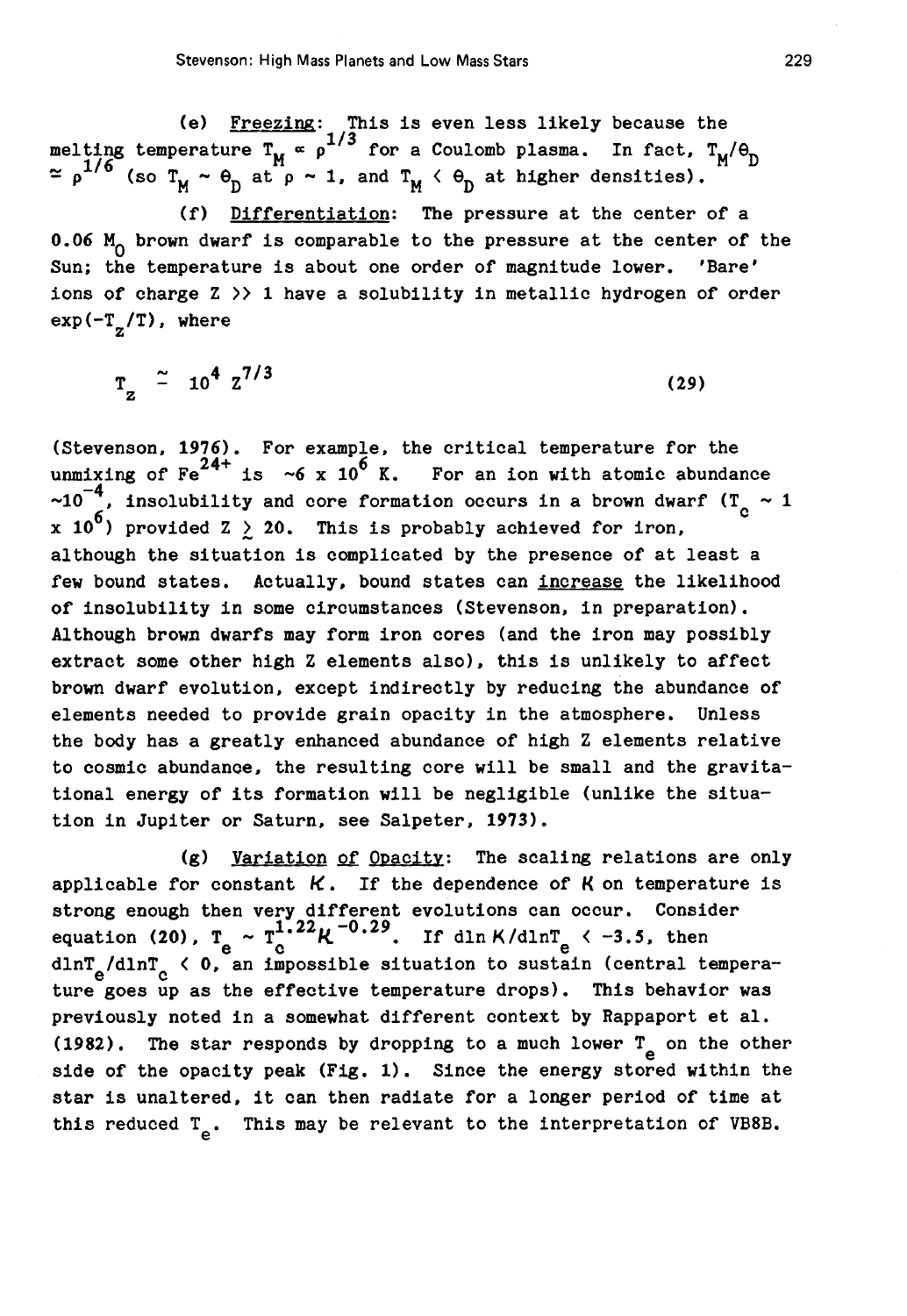# DETAILED MODELS

Aside from the early and somewhat incomplete modeling of Grossman and Graboske (1973; see also Tarter, 1975), the only detailed numerical models of brown dwarfs are those of D'Antona and Mazzitelli (1985), Nelson et al. (1985), and the work described at this conference. Nelson and co-workers were the first to make a careful comparison between the theory and the observational characteristics of VB8B. Although there are some significant differences among these models (mainly in the entropy equation and opacity) the essential features of the scaling laws described above are confirmed. A more careful comparison between simple analytical models and the detailed numerical models of Hofmeister and Stevenson (in preparation) reveals that the fully degenerate limit is rather slowly attained. For this reason, analyses of the luminosity function and detectability of brown dwarfs (c.f. Probst, 1983) may require more accurate (non-power law) descriptions of the luminosity-time relationship. The calculations of Hofmeister and Stevenson also indicate the possibility of a ''jump'' in  $T_e$  and L because of the strong inverse dependence of opacity on temperature at  $T \le 2000 K$ .

# CONCLUDING COMMENTS

Basically, brown dwarf theory is in good shape. There are admittedly quite large uncertainties in the opacity and this translates into significant uncertainties in the comparison of observables and theoretical predictions, especially if brown dwarfs are not grey bodies. These uncertainties in opacity also imply substantial uncertainties in the luminosity (but not the mass) at the bottom end of the main sequence (D'Antona and Mazzite1li, 1985). However, the interiors of brown dwarfs offer no major theoretical challenges except, possibly, the question of differentiation. The identification of VB8B as a brown dwarf of mass  $0.06(\pm0.02)M_{\odot}$  seems reasonable although a residual doubt persists because of the absence of adequate data to characterize how ''non-grey'' the atmosphere is.

The biggest challenges for the future lie not in theory but in observation: we need more than two colors. We need spectra. We need more bodies. Refinement of the theory does not seem to be a compelling task until this happens.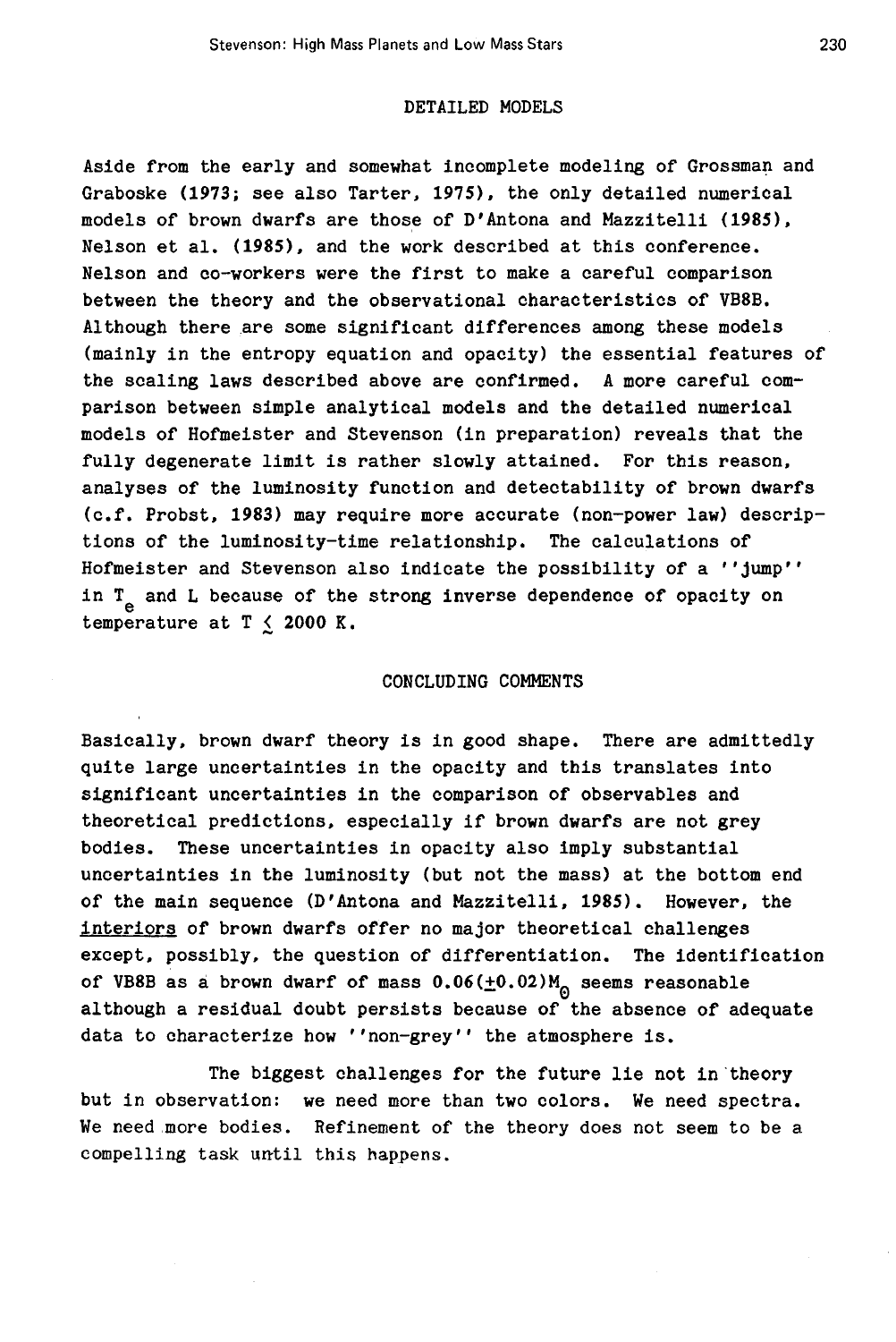### REFERENCES

- Alexander, D.R. (1975) Low temperature Rosseland opacity tables. Astrophys. J. Suppl. **29,** 363-374.
- Clayton, D.D. (1968) Principles of Stellar Evolution and Nucleosynthesis, McGraw-Hill, p. 160.
- D'Antona, F. and Mazzitelli, I. (1985) Evolution of the very low mass stars and brown dwarfs. I. The minimum main sequence mass and luminosity. Astrophys. J. **296,** 502-513.
- DeWitt, H.E. (1969) Statistical mechanics of dense ionized gases. In Low Luminosity Stars, ed. S.S. Kumar, publ. Gordon and Breach (NY), pp. 211-222.
- DeWitt, H.E. and Hubbard, W.B. (1976) Statistical mechanics of light elements at high pressure. IV. A model free energy for the metallic phase. Astrophys. *l·* **205,** 295-301.
- Grossman, A.S. and Graboske, Jr., B.C. (1973) Evolution of low mass stars. V. Minimum mass for the deuterium main sequence. Astrophys. *l·* **180,** 195-198.
- McCarthy, D.W., Probst, R.G., and Low, F.J. (1985) Infrared detection of a close cool companion to Van Biesbroeck 8. Astrophys. *l·* **290,**  L9-13.
- Nelson, L.A., Rappaport, S.A., and Joss, P.C. (1985) On the nature of the companion to Von Biesbroeck 8. Nature **316,** 42-44.
- Probst, R.G. (1983) Looking for brown dwarfs. !AU Colloq. 76. ''The Nearby Stars and the Stellar Luminosity Function.''
- Rappaport, s., Joss, P.C., and Webbink, R.F. (1982) The evolution of highly compact binary stellar systems. Astrophys. *l.* **254,** 616- 640.
- Salpeter, E.E. (1973) On convection and gravitational layering in Jupiter and in stars of low mass. Astrophys. *l·* **181,** L83-86.
- Shapiro, S.L. and Teukolsky, S.A. (1983) Black Holes, White Dwarfs and Neutron Stars, pub!. John Wiley and Sons, N.Y., 645 pp,
- Stevenson, D.J. (1975) Thermodynamics and phase separation of dense, fully-ionized hydrogen-helium fluid mixtures. Phys. Rev. **12B,**  3999-4007.
- Stevenson, D.J. (1976) Miscibility gaps in fully pressure-ionized binary alloys. Phys. Lett. **58A,** 282-284.
- Stevenson, D.J. (1978) Brown and black dwarfs: Their structure, evolution and contribution to the missing mass. Proc. Astron. Soc. Australia **3,** no. 3, 227-229.
- Stevenson, D.J. (1982) Interiors of the giant planets. Ann. Rey, Earth Planet. Sci. **10,** 257-295.
- Stevenson, D.J. and Ashcroft, N.W. (1974) Conduction in fully ionized liquid metals. Phys. Rev. **9A,** 782-789.
- Tarter, J.C. (1975) Brown dwarf stars and how they grow old. In unpublished Ph.D. thesis, U.C. Berkeley.